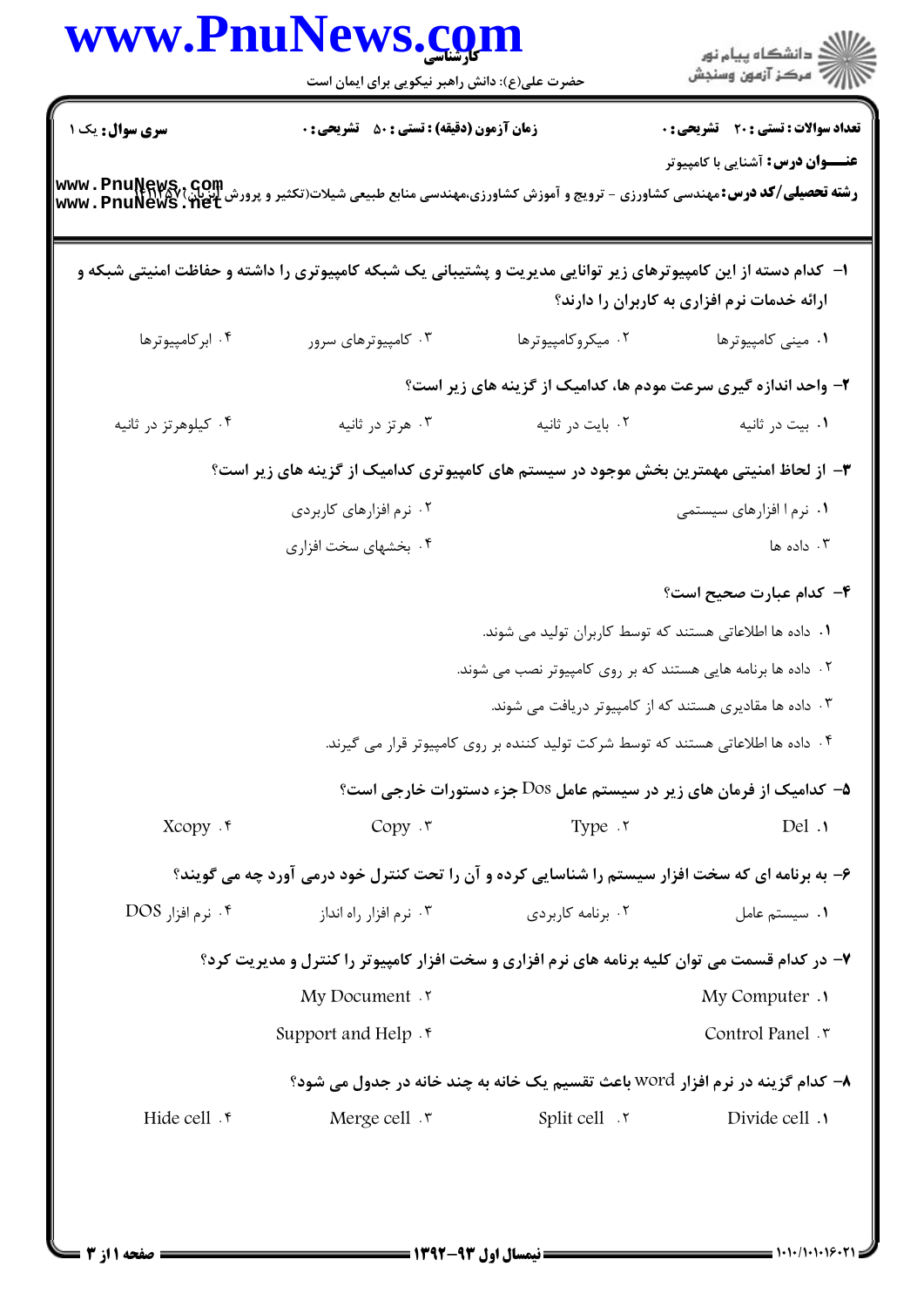|                                            | حضرت علی(ع): دانش راهبر نیکویی برای ایمان است                                                                                                 |                                | الاد دانشگاه پيام نور<br>الا مرکز آزمون وسنجش                        |  |
|--------------------------------------------|-----------------------------------------------------------------------------------------------------------------------------------------------|--------------------------------|----------------------------------------------------------------------|--|
| سری سوال : ۱ یک                            | زمان آزمون (دقیقه) : تستی : 50 ٪ تشریحی : 0                                                                                                   |                                | تعداد سوالات : تستي : 20 - تشريحي : 0                                |  |
|                                            | <b>رشته تحصیلی/کد درس: مهندسی کشاورزی - ترویج و آموزش کشاورزی،مهندسی منابع طبیعی شیلات(تکثیر و پرورش Cytilet Sept<br/>www . PnuNews . net</b> |                                | <b>عنـــوان درس:</b> آشنایی با کامپیوتر                              |  |
|                                            | ۹– به منظور تعیین فاصله متن در یک صفحه نسبت لبه صفحه چاپ شده از کدام گزینه استفاده می شود؟                                                    |                                |                                                                      |  |
|                                            | Page setup/layout . ٢                                                                                                                         |                                | Page setup/paper .                                                   |  |
|                                            | Page setup/margin . f                                                                                                                         |                                | Page setup/orientation . ۳                                           |  |
|                                            | +ا– جهت شکستن واژه های طولانی به دو قسمت بین دو سطر متوالی از کدام گزینه در نرم افزار WOrd استفاده می شود؟                                    |                                |                                                                      |  |
| Signature line .*                          | Water mark .r                                                                                                                                 | Hyphenation .                  | Cross reference.                                                     |  |
|                                            | 1۱– جهت مدیریت اطلاعات مالی مانند فعالیتهای نسبتاً پر محاسبه و پیچیده استفاده از کدام نرم افزار مناسب است؟                                    |                                |                                                                      |  |
| Access . ۴                                 | Word ۲                                                                                                                                        | Powerpont .r                   | Excel .                                                              |  |
|                                            |                                                                                                                                               |                                | <b>۱۲</b> - عملکرد گزینه Auto sum در نوار ابزار استاندارد اکسل چیست؟ |  |
|                                            | ٠٢ محاسبه مجموع اعداد انتخاب شده                                                                                                              |                                | ٠١. محاسبه ميانگين اعداد انتخاب شده                                  |  |
| ۰۴ انجام عملیات تقسیم اعداد به صورت خودکار |                                                                                                                                               |                                | ۰۳ ترسیم نمودار                                                      |  |
|                                            |                                                                                                                                               |                                | ۱۳- تابع Frequency برای محاسبه چیست؟                                 |  |
| ۰۴ توزیع فراوانی                           | ۰۳ توزیع گاما                                                                                                                                 | ۰ <sup>۲</sup> توزیع نمایی     | ۰۱ توزیع دوجمله ای                                                   |  |
|                                            | ۱۴- برای سرعت بخشیدن به مرتب کردن و پیدا نمودن رکوردها انجام کدامیک از اعمال زیر لازم است؟                                                    |                                |                                                                      |  |
| ۰۴ تولید Index                             | $\text{Form}$ تولید $\cdot$                                                                                                                   |                                |                                                                      |  |
|                                            | ۱۵– جهت مرتب کردن اطلاعات در نرم افزار اکسس به صورت صعودی از کدام دستور استفاده می شود؟                                                       |                                |                                                                      |  |
| Queries . r                                |                                                                                                                                               | Filter . T Sort descending . T | Sort ascending .                                                     |  |
|                                            | ۱۶- برای نمایش اسلایدها در نرم افزار PowerPoint به صورت دستی یا خودکار از کدام گزینه استفاده می شود؟                                          |                                |                                                                      |  |
| Slide sorter . r                           | Slide show $\cdot$ $\cdot$                                                                                                                    | Slide transition .             | Setup show .                                                         |  |
|                                            |                                                                                                                                               |                                | <b>۱۷</b> - یسوند فایل های داده ای در نرم افزار SPSS کدام است؟       |  |
| EXL . ۴                                    | MDB.                                                                                                                                          | DOC .٢                         | SAV .1                                                               |  |
|                                            |                                                                                                                                               |                                | 18- به انتقال فایل ها از شبکه اینترنت به کامپیوتر شخصی چه می گویند؟  |  |
| Download . F                               | Upload .r                                                                                                                                     | Transfer .                     | Send .                                                               |  |